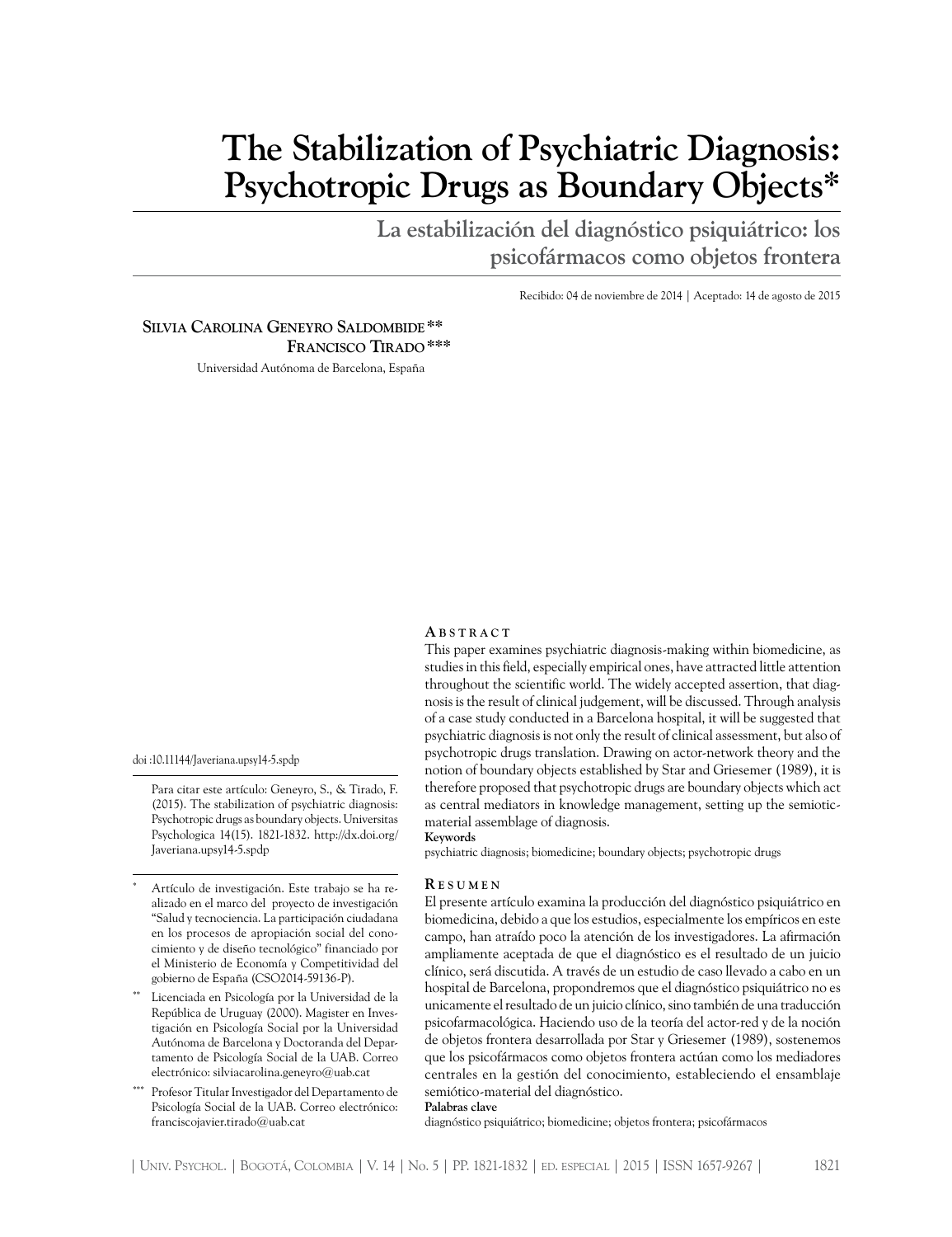# **Introduction**

According to Joanna Moncrieff, the concept of diagnosis in psychiatry entails an equality between psychiatric classification and the process of medical diagnosis with the entailment that psychiatric problems are originated by a physical dysfunction (2010). However, researchers have been unable to identify an underlying physical process in psychiatric disorders since the inception of the field; diagnosis therefore remains a controversial issue. Several studies have described the complexity and fragmentation of diagnosis in medicine (Blaxter, 1978; Bowker & Star 1999; Mol, 2002). Many endeavors have been made to overcome the vulnerability of diagnosis in medical practice. Evidence-based-medicine attempts to address the heterogeneous situation integrating in clinical settings the best available clinical evidence (Sacket, Rosenberg, Gray, Haynes, & Richardson, 1992). However, these attempts to strengthen the scientific approach of medical practice have not succeeded in eliminating the uncertainty that has characterized the practice of psychiatry from its outset. This handicap is more visible in psychiatry than in other medical fields, prompting a clinical discourse about the definition of diagnosis. During the current research, we have observed a general agreement that psychiatric diagnosis is the result of clinical judgement, despite the different approaches among psychiatrists. This widely accepted and pivotal statement shapes, as a matter of fact, psychiatric discourse in both the medical and biomedical field. Within this discourse, however, little attention has been paid to the transformations that medicine has experienced over the last two decades, particularly the epistemic change of medicine becoming biomedicine (Keating & Cambrosio, 2003). The neologism biomedicine refers to the reduction of medicine to a branch of biology in which the genomic sciences are the most important purveyors in this rearrangement (Cambrosio, Keating, Schlich, & Weisz, 2006). In this biomedical domain hardly exist any empirical studies of psychiatric diagnosis, and approaches which consider the procedure of diagnosis-making itself are scarce.

Considering this background, our objective was to examine how a psychiatric diagnosis is produced, that means, which material elements are forming it, from the Actor Network Theory (ANT) perspective. The extent to which the subject of psychotropic drugs arose during the ethnography and fieldwork discussions, identifying them as the key actors in psychiatric routines, prompted us to specify our research and examine their importance. Thus, we focussed on the psychotropic drugs's work in the diagnosis-making process. Other possible influential issues like diagnostic categories or the psychiatrist-patient relationship, are not considered in this analysis and might be subject matter of further research.

After discussing social science studies of diagnosis, we illustrate the conceptual theoretical tools used for analysis. Then interview data and focused ethnography (Knoblauch, 2005) conducted in a Barcelona hospital during 2012-2013 to analyze diagnosis-making are presented. Subsequently we discuss how a diagnosis results from the recommendations for psychotropic drugs, or through psychotropic drugs translation. In order to describe this process, the notion of boundary objects as established by Star & Griesemer (1989) is applied. We put forward that psychotropic drugs as boundary objects support the ambiguity und uncertainty of psychiatric practices in the process of diagnosismaking in its own materiality. Finally we discuss the influence of psychotropic drugs within the diagnosis-making process in biomedicine.

# **The social study of psychiatric diagnosis**

Critical social literature has largely approached psychiatric diagnosis through the medicalization process of clinical medicine (Conrad, 1975, 1979, 1992, 2007; Conrad & Schneider, 1980; Scott, 2006; Szasz, 2007). In this context, the social sciences have focused on the importance of the diagnosis, subsuming it within the broader process of social control termed medicalization. Medicalization and diagnosis are indeed closely connected; however the concepts belong to different explanatory domains. One of the means through which medicalization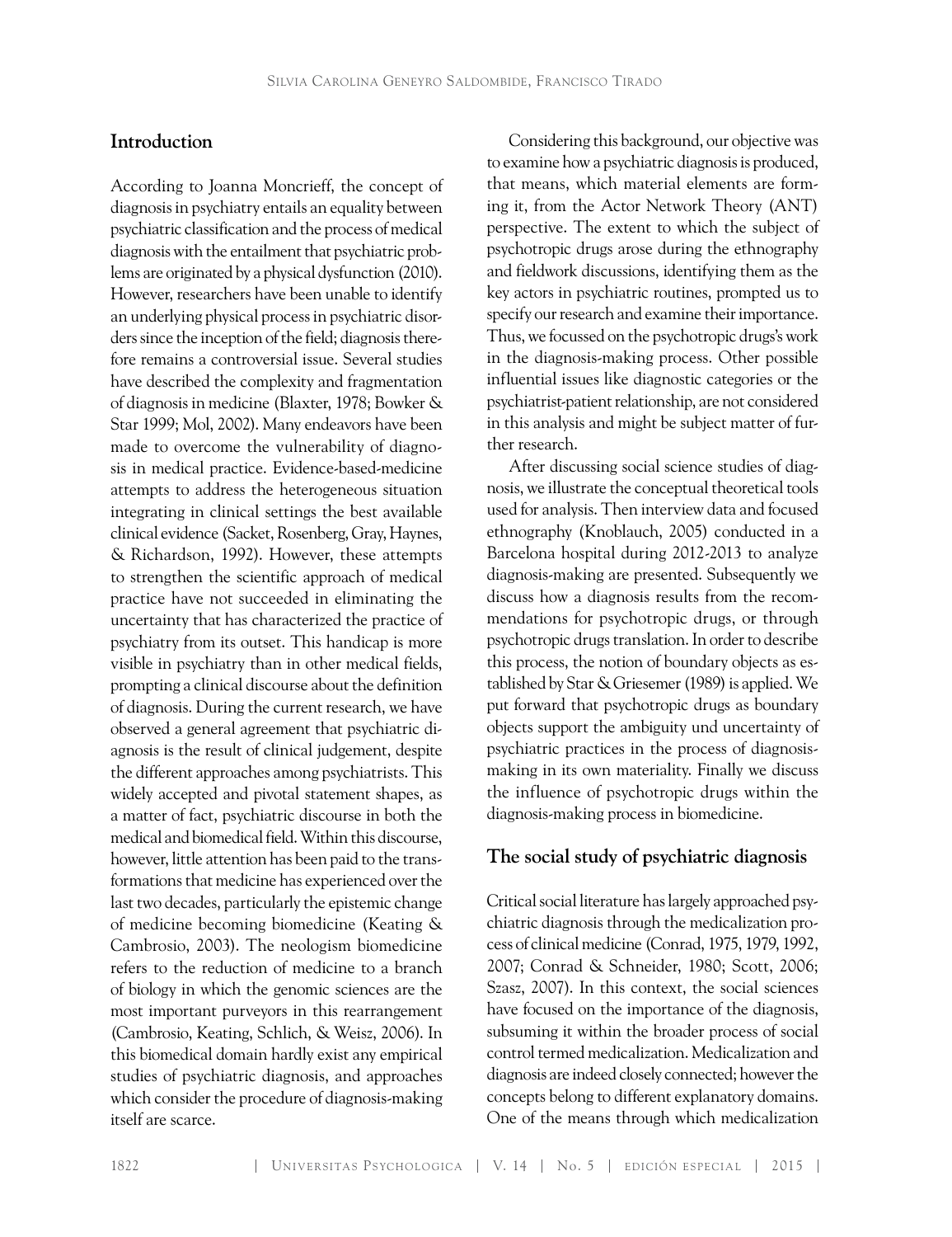functions is the labeling of deviant social behaviour with a diagnosis (Zola, 1972). However, medicalization forms a wider framework for medicine to operate within, accentuates its values and underlines its authoritative role (Jutel, 2009). Diagnoses are the classification tools of medicine, forming one of the main entities through which the power of medicine operates (Jutel, 2009). An important body of literature in relation to diagnosis has been developed in the field of medical sociology. Many studies in this arena have highlighted the consequences and inflictions that diagnosis produce to people´s lives (Jutel, 2008; Horwitz, 2011). The implications of an absence of diagnosis in situations where a disorder has been alleged to exist have also been examined such as the well-known account of Post-Traumatic Stress Disorder for incorporation into DSM III1 (Scott, 1990). When disease applications have not successfully gained recognition, the possibility of assigning political responsibility is denied (Trundle, 2011). Furthermore, it is claimed that diagnoses provide relief for chronic illness sufferers by validating their physical suffering (Lillrank, 2003), and promote the process of collective identity through the political potential of challenging professional authority and assigned identity (Brown & Zavetovsky 2004). Finally, diagnosis may confer recognition on patients, removing them from the isolation of their suffering and providing them with further support (Chong, 2001, quoted in Jutel 2009). However, other studies have addressed the ambivalence in a diagnostic label, by reporting the narratives of children diagnosed with ADHD2 (Singh, 2011). This collection of works concerning the effects of diagnosis illustrates how the diagnosis itself can claim or blame, legitimize or stigmatize, facilitate access to resources or restrain opportunities (Jutel & Nettleton, 2011). It is also worth highlighting works from the anti-psychiatry standpoint, which contend that psychiatric diagnosis constitutes the imposition of value judgements derived from a custodial ideology established to defend society rather than care for the ill (Cooper, 1974; Basaglia, 1972; Basaglia, &

Carrino, 1975). At the same time, psychiatric diagnoses have been understood as the articulation of changes in the concept of normal and pathological in different societies over time. The archeology of psychiatric power which Foucault (2003) carried out, emphasizes how psychiatric diagnosis as a discursive practice derives from the dispositif of power. Moreover, the social construction of diagnosis has been illustrated in studies which underline how a particular condition is firstly described in medical terms and then incorporated into the category of disease (Goode, 1969; Conrad & Schneider 1980; Brown, 1995). This notion of the social construction of diagnosis has recently been discussed with reference to the work of Mol, postulating the fragility of diagnosis and diseases that become enacted in different medical assemblages (Mol, 2002; Gardner, Dew, Stubbe, Dowell, & Macdonald, 2011). Finally Jackie Orr (2010) reports about informatic management of psychiatric diagnosis as a key element of governmentality and contemporary psychiatry.

# **Theoretical background: Translation and Boundary Objects**

The notion of translation developed by the ANT is used in the analysis in order to account for the diagnosis-making process. According to Latour (2001), translation means displacement, derivation, invention, and can be understood as one of the meanings of the mediation: the translation of goals. Translation means the process by which some actors are awarded and/or given the power to act on behalf of others (Latour, 1998). To translate is "to express in one´s own language what others say and want, why they act in the way they do and how they associate with each other: it is to establish oneself as a spokesman" (Callon, 1986, pp. 18-19). More precisely, in this analysis translation refers to the work of psychotropic drugs as producers of diagnostic entities.

Discussing this concept, particularly the idea of obligatory passage point being enacted by translation process, Star & Griesemer created boundary objects notion. Boundary objects are abstract or concrete, flexible enough to adapt to local needs

<sup>1</sup> Diagnostic Statistical Manual of Mental Disorders III edition.

<sup>2</sup> Attention Deficit Hyperactive Disorder.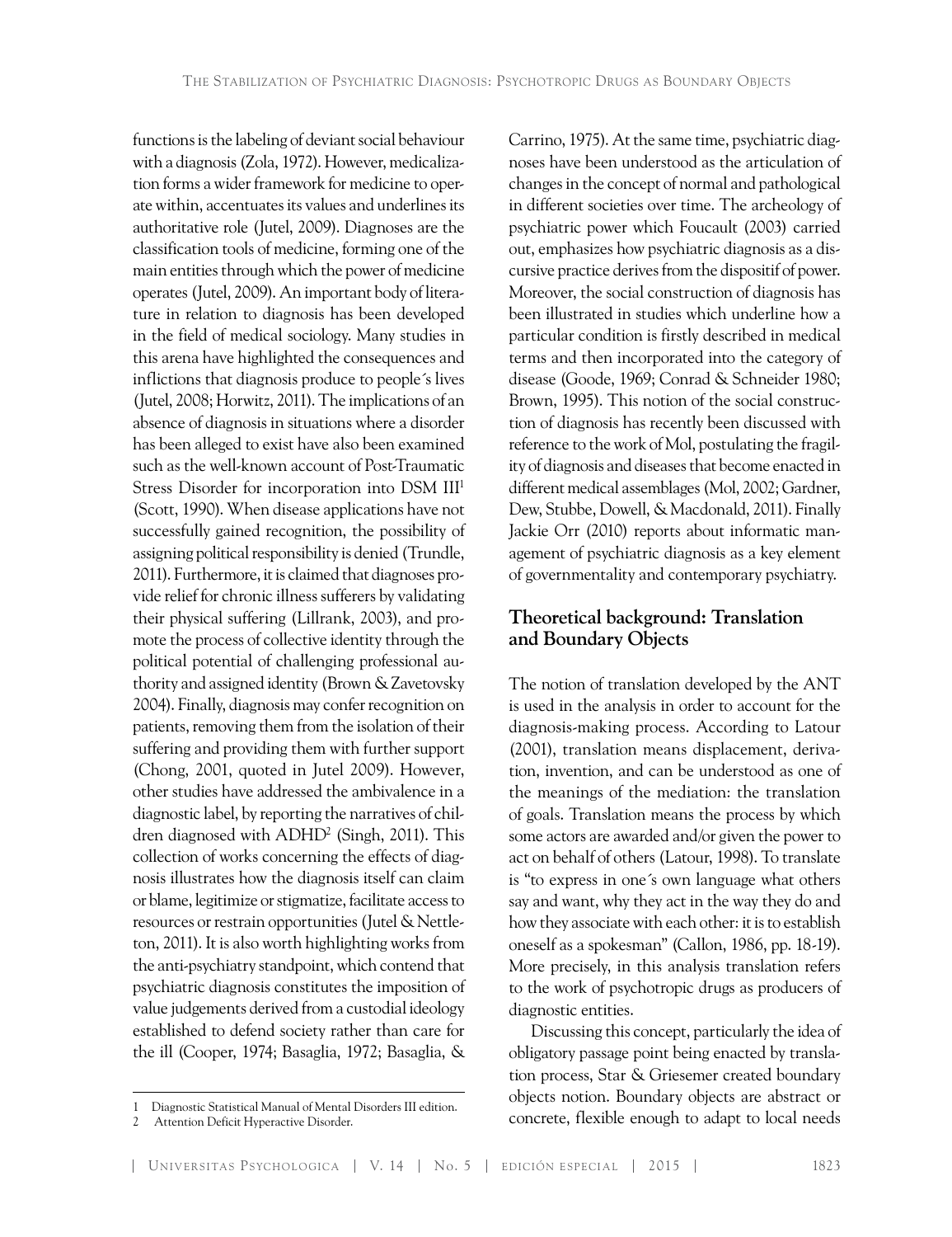and robust enough to maintain a common identity across worlds, taking part in collecting, managing and coordinating distributed knowledge (Star & Griesemer 1989; Trompette & Vinck, 2009). The notion is used to describe how actors coordinate and negotiate the different meanings of the objects while maintaining their autonomy and communication (Star & Griesemer, 1989). Boundary objects allow different groups to collaborate without consensus (Star, 2010). The boundary objects theory gives an account of how a dispositif articulates the distributed and heterogeneous perspective of work and collective action.

Nevertheless the boundary objects collective model differs in two aspects from the translation analytical model of ANT (Fujimura, 1992). Firstly, the boundary objects notion allows translation to take place without the preeminence of one actor. Secondly, both analytical dispositifs are interested in the mechanism of associations, but only the boundary objects notion focuses on the way associations support the tension between cooperation and heterogeneity (Fujimura, 1992).

This theoretical perspective should be able to provoke a necessary radical comprehension of the facts to generate political projects and create novel explanations to relieve the suffering of users of mental services. Like Foucault (2003) asserts, psychiatry from the beginning dealt more with the segregation of the subjects than with the creation of truth about madness.

### **Data and methods**

The research presented in this paper is based on a case study conducted between July 2012 and July 2013. A series of qualitative non-standardized indepth interviews and a focused ethnography (Knoblauch, 2005) were carried out in three phases: a) first round of four interviews, b) focused ethnography in a Short Stay Unit of Psychiatry, c) second round of five interviews. Nine members of the psychiatry service at a University Hospital in Barcelona were interviewed face-to-face, among them seven psychiatrists, a psychologist and a biologist. The interviewees worked in the three service areas

the hospital runs for the care of psychiatric disorders: Outpatient Care Programs, the Laboratory for Genetic Analysis, and the Short Stay Unit of Psychiatry. Four of the psychiatrists were men, among them three chairmen of the Programs, while three were women, one the chairwoman of the Short Stay Unit. The biologist, a woman, worked in the Genetic Analysis Laboratory doing biological research in connection with a psychiatric program. The psychologist, also a woman, worked in a psychiatric program. Each interview followed a script posing open-ended questions, lasted between 40 and 60 minutes, took place in the hospital area and was recorded and transcribed. The subjects broached were as follows: how they grounded their decisions; the kind of technologies (tools, medical exams, procedures, protocols) used in clinical routines in order to support their judgements; how important neuroimaging studies were in the diagnostic process; whether the use of technologies enabled exchanges with other clinicians and how this was carried out; their opinions about the increasing rate of diagnoses and the medicalisation of everyday life. While the first round of interviews was more open examining the diagnosis-making in general, we narrowed the focus in the second round of interviews, as a result of the previouly collected ethnographic data. Thus we concentrated on the role, uses and significances of psychotropic drugs in psychiatric practices. The Short Stay Unit, where the focused ethnography was carried out in October/ November 2012, is intended to receive those patients from the Emergency Unit who give indications of disorder or psychiatric disturbance in the clinical encounters. A psychiatry team provides short-term care and examination, in order to quickly recover the basal behavior and stabilize the patient, either for discharge or transfer to a psychiatric center for long-term care. Further data were obtained from daily informal exchanges with two psychiatrists at the Unit, accompanying them at patient interviews and observing their daily activities, which consisted of conversations with the nurse team, calls and interviews with patient's families, discussions and coordination with other health professionals and social workers, permanently registering their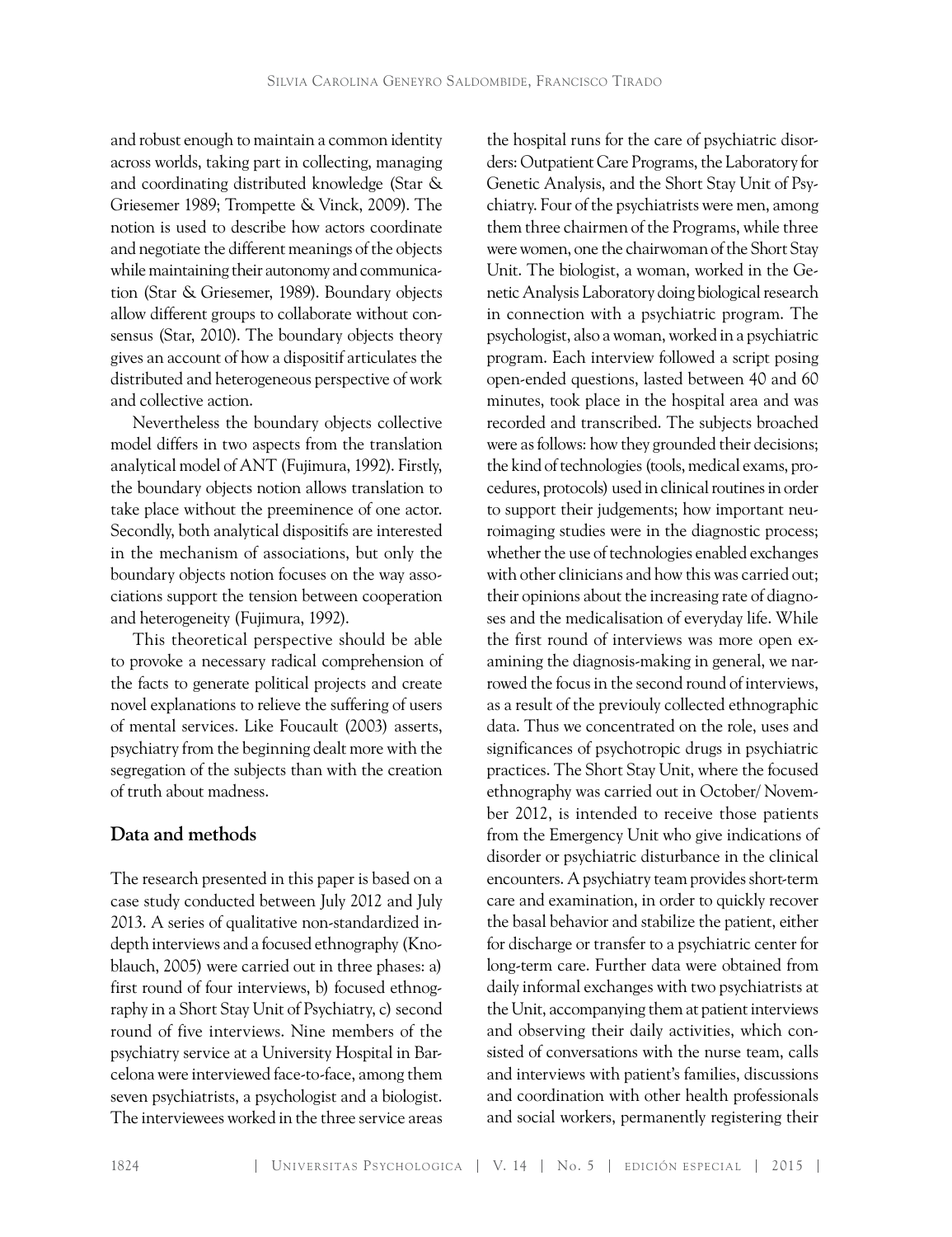activities by computer and consulting data in the patients records. A content and qualitative analysis (Ruiz Olabuénaga, 2003) of the textual material of interviews was conducted. The theoretical perspective has been the core of the analysis, being itself theoretical-interpretive. The selected data were inferred from a recursive process between the narratives of interviews and the research question, their significance interpreted with the context and theoretical background taken into account. The ethnographic field-notes were analyzed following the thick description method (Geertz, 1987), focusing on the statements made by psychiatrists related to diagnosis and on the diagnosis-making process itself.

# **Analysis: Psychiatric diagnosis and psychotropic drugs: the management of uncertainty**

This is an excerpt from a field-note transcribing an interview between a psychiatrist and a patient's son. Extract Nº 1:

Ernesto's son: What is it, is it dementia?

Psychiatrist: Cognitive impairment as a result of the vascular accident, had a stroke in 2005.

...

Ernesto's son: But what is the diagnosis, what does my father have?

Psychiatrist: At the age of 50 it is difficult, as it may be an outbreak, there are different types of schizophrenia (Field-note 22 October 2012, author´s translation).

After the interview we talk about Ernesto in the medical room. The psychiatrist and the neurologist discuss whether the OCD<sup>3</sup> has compulsive hoarding behavior or if it is due to cognitive impairment. They value that yes, that no, that it might be in this case, then they suddenly change to another topic. They look at the patient's EEG<sup>4</sup>, and interpret it properly (Field-note, further discussion in medical ward between psychiatrist and neurologist 22 October 2012, author's translation).

These fragments underscore the uncertainty that frequently characterizes the clinical psychiatric judgement. The high degree of indeterminacy of clinical situations makes it possible and feasible to diagnose a cognitive impairment, OCD or schizophrenia to an individual at the same moment of his biography. In this case the diagnosis is made following the DSM´s mainstream literature, so that it is possible to overlap diagnoses, because they are defined by an addition of symptoms. However, this situation is not perceived as problematic. On the contrary, as part of the normal routines, the psychiatrists deal with the ambiguity. In the current biomedical context and perhaps due to the lower degree of development and stabilization of scientific knowledge within psychiatry (Rabeharisoa & Bourret, 2009), a surprising situation has been observed in the following conversation in a medical ward, Extract  $N^{\circ}$  2:

When the son went away I ask the psychiatrist what she believes about Ernesto, I tell her his son mentioned a previous diagnosis, and if he suffered from a psychiatric disease before, the stroke would alter the picture. Her reply to me was the same as to the son: that it is not likely for schizophrenia to appear at the age of 49/50, but it also may just be an outbreak. These data do not seem to be relevant for a medical decision. What really matters is the selected medication, quetiapine, and how the patient is responding to it. (Field-note 22 October 2012, author's translation).

This case shows that there exist situations where psychopharmacological use occurs prior to diagnostic assessment in psychiatric clinical routines. As a way to organize medical activities in order to manage the problems the illness poses, psychotropic drugs are administered before a diagnosis is made. Thus, the classical formula "judgement - diagnosis - treatment", characteristic of clinical medicine, is not observed in the analyzed context. On the contrary, the diagnosis seems to be made after

<sup>3</sup> Obsessive-compulsive disorder.

<sup>4</sup> Electroencephalogram.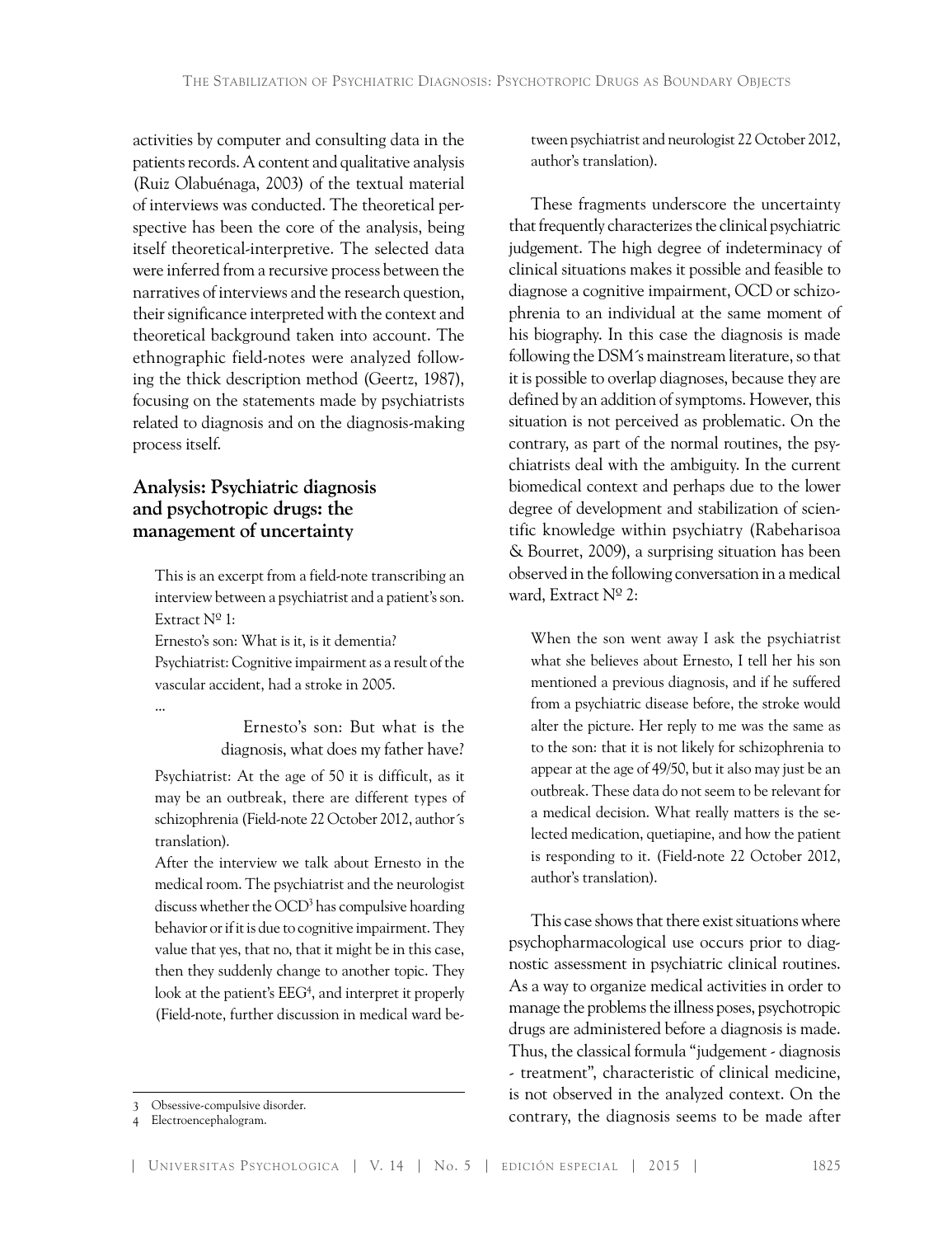psychotropic drugs recommendations and usage, being the product of the patient's response to prescribed psychotropic drugs. As we can notice in the following extract taken from a conversation with a psychiatrist in the medical ward at the Short Stay Unit, Extract Nº 3:

[...] the ideal initial action is to deliver medication to a patient and examine him/her later. If someone does not cooperate, is restless, cannot be controlled, you deliver medication not to sedate but to calm him down, ease the anxiety and dysphoria and examine him/her later (conversation with psychiatrist Irina, Field-note, 13 November 2012, author's translation).

As we can see, the patient`s evaluation starts with an observation of an individual who has been administered psychotropic substances previously. This medical action aims to recover the health of the patient and functions in practices like the first support in order to make a diagnosis. Indeed the psychiatric evaluation deals from the beginning with an amount of data where the clinical signs are intertwined with the significances produced by clinical collectives<sup>5</sup> embodied in the psychopharmacological drugs. For this reason, the questions concerning psychopharmacology require an important place in the interviews, Extract  $N^{\circ}$  4:

The psychiatrist interviews María in her patient room: P: How do you feel? M: A little bit anxious. P: How did you sleep?

M: I would have needed a pill more for the anxiety, but finally it´s gone. P: What about your mood...?

M: I think it´s better, but I feel like a pudding. P: How does the medication work? M: Better...

P: It took much time to decide the correct medication in order to get you to sleep, and control your anxiety.

The exploration of the body effects after administering psychotropic drugs is an important piece of thread to obtain knowledge about the patient´s condition. This examination focused on psychotropic drugs provides crucial information, and the patient, the "linguistic voice" (Leder, 2016), expresses the effects of the body. But why do the psychiatrists prioritize the data coming from the body effects translated by the patient´s narrative?

At first, because there exists neither a body to be examined nor diagnostic technologies to be applied. This distinctive characteristic of psychiatric diagnosis creates the special positioning for the psychotropic drugs. They become the only reliable resource of data, apart from clinical hermeneutic, in order to ground or to support the clinical judgement. For this reason, the psychotropic substances are available in order to be used before, during and after the diagnosis-making process, being an important support to get information about the state of a patient´s mental health.

Second, it is as a matter of fact, due to historical reasons that the psychotropic drugs exist prior to diagnostic clinical evaluation in the clinical settings. They are acting earlier in the clinical scene, offered for use in different forms, as pills, drops, capsules, solutions. Their possibilities to act have been established in clinical guidelines and manuals, like scientific knowledge embedded in a discrete substance to work in distant spaces and different bodies. Thus, psychotropic drugs are previous due to the scientific procedure, and their indications are associated with specific usages and diagnostic categories. Indeed, there exists a connection between psychotropic drugs and the knowledge infrastructure delegated into the substance, which has previously been associated with a diagnostic entity. This connection is legitimated within the framework of the chemical imbalance hypothesis (Healy, 1997, 2002). The new psychiatry produced by the so-called "pharmacological revolution" is based on the hypothesis that psychotropic drugs

<sup>5</sup> They are formed by the laboratories, groups of researchers and doctors who develop guidelines, clinical consortia composed by biologists, statisticians, and experts in the life sciences.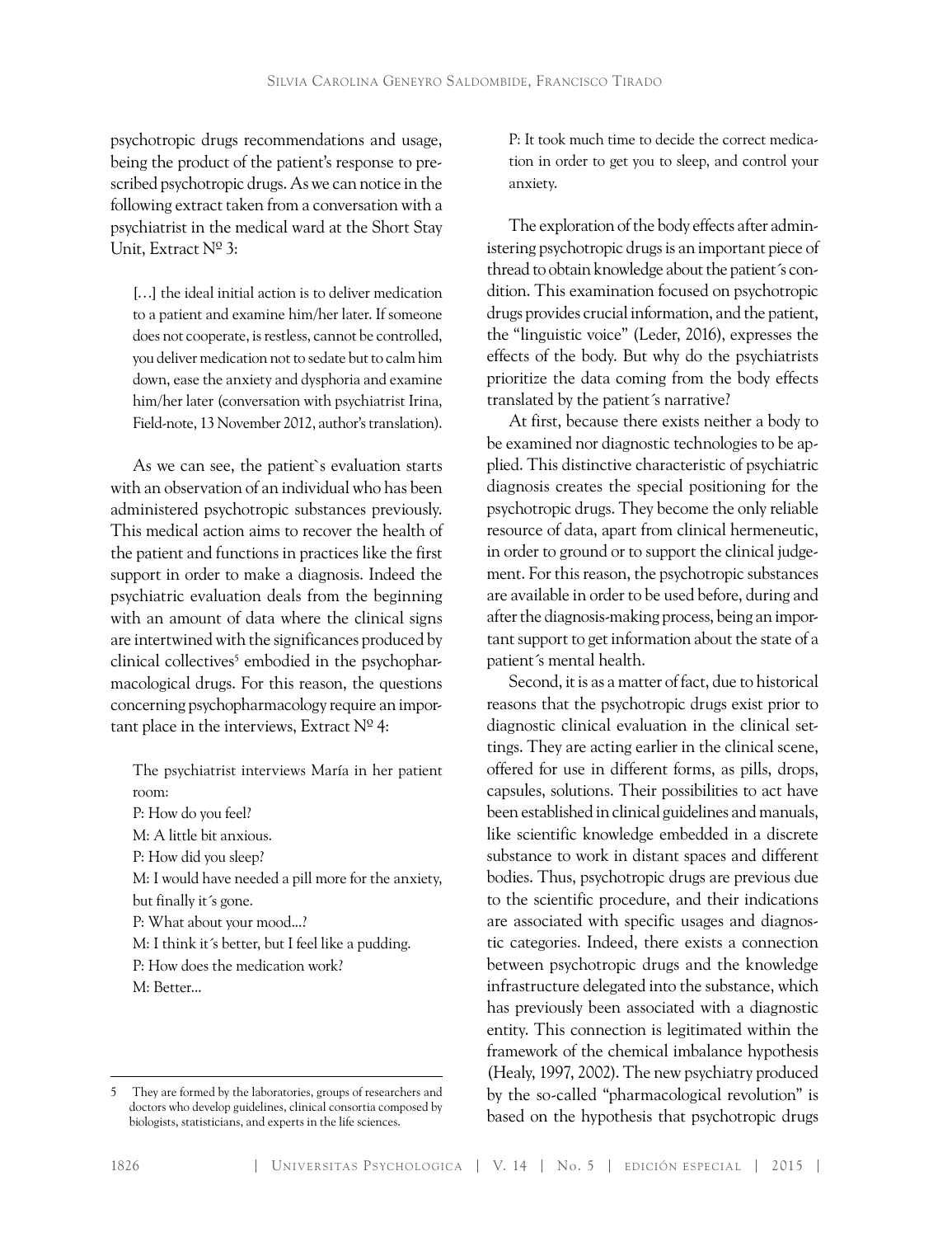have specific effects on behaviour or state of mind, modeling mental disorders as an expression of a biological brain dysfunction (Healey, 1997; Orr, 2010)*.* According to this scientific model, the significances produced by clinical collectives are transformed in actions and decisions in clinical settings. Thus, the psychiatric substances as semiotic-material tools, offer the materiality and significances to make diagnosis. In this sense psychiatric judgement is not only unfolded through the psychiatrist's skills and expertise, but seems to mobilize the scientific evidence embodied in the psychopharmacological substances.

As the following extract illustrates, Extract  $N^{\circ}$  5:

We interview a new patient (Francisco) who admitted himself to the emergency hospital before he could commit a violent act against other people. He consumed alcohol for a long time and therefore had family troubles. He has been administered benzodiazepines for the withdrawal syndrome, antidepressant and hypnotic and a serie of medicines for other medical problems (Field-note, 12 November 2012). The day after we come back to visit Fernando. After the interview we talk in a medical ward. Asking the psychiatrist for Fernando´s diagnosis, I recognize that the answer depends on the patient´s response to the therapeutic drug treatment: if he responds better to the reduction of benzodiazepines than to antidepressants, the answer tends to a SRAD<sup>6</sup> rather than a DD<sup>7</sup> or vice versa (Field-note, 13 November 2012, author's translation).

The clinical observation is meaningless in this situation. The important issue is which administered psychotropic drugs related to a specific mental disease are more effective and produce a quicker recovery. There is an inversion in the diagnostic process, whereby the therapeutic substance acts to attribute meanings and validate diagnosis-making. Thus, diagnosis as part of articulation work to manage medical practices (Strauss, 1985) is enacted as a result of the psychotropic substances translation. According to the concept of translation posed by Callon (1986), psychoactive drugs seem to propose the way to organize diagnosis. However, while translation as introduced by Callon is a unidirectional process, within psychiatric diagnosis-making a recursive translation or feedback process occurs. Finally the clinical hermeneutic plays a role determining whether the diagnosis will be a SRAD or DD. In other words, the realization of diagnosis involves a process of meanings attribution where psychotropic drugs perform the conditions for a clinical objectivity. However clinical expertise subsequently constitutes the obligatory passage point that translates the materiality and meanings of psychotropic drugs to carry out diagnosis.

# **Discussion: Psychotropic drugs as boundary objects**

In order to account for this process, the analytical category of "boundary objects" is applied to explain the articulation of practices and knowledge supported by psychotropic drugs. As has been described, psychotropic drugs are able to manage and solve uncertain situations posed by the clinic, working as biotechnological significance-dispositifs for the processing of diagnostic uncertainty. In this sense we establish that psychotropic drugs as boundary objects, provide the semiotic-material (Haraway, 1999) assemblage of diagnosis. The expression semiotic-material assemblage refers to a kind of material structure charged with significance, from which psychiatric diagnosis is enacted. We use the term assemblage in the sense of infrastructure, as artifact, and as the material base of psychotropic drugs in the diagnosis-making process.

As Trompette and Vinck (2009) have noted, the original conceptualization of boundary objects makes reference to two analytical dimensions: interpretive flexibility and the incorporation of an invisible infrastructure. Interpretive flexibility refers to certain properties of boundary objects, such as "support of heterogeneous translations, as dispositif of integration of knowledge, as mediation in the process of coordination between experts and

<sup>6</sup> Substance-Related and Addictive Disorder.

<sup>7</sup> Depressive Disorder.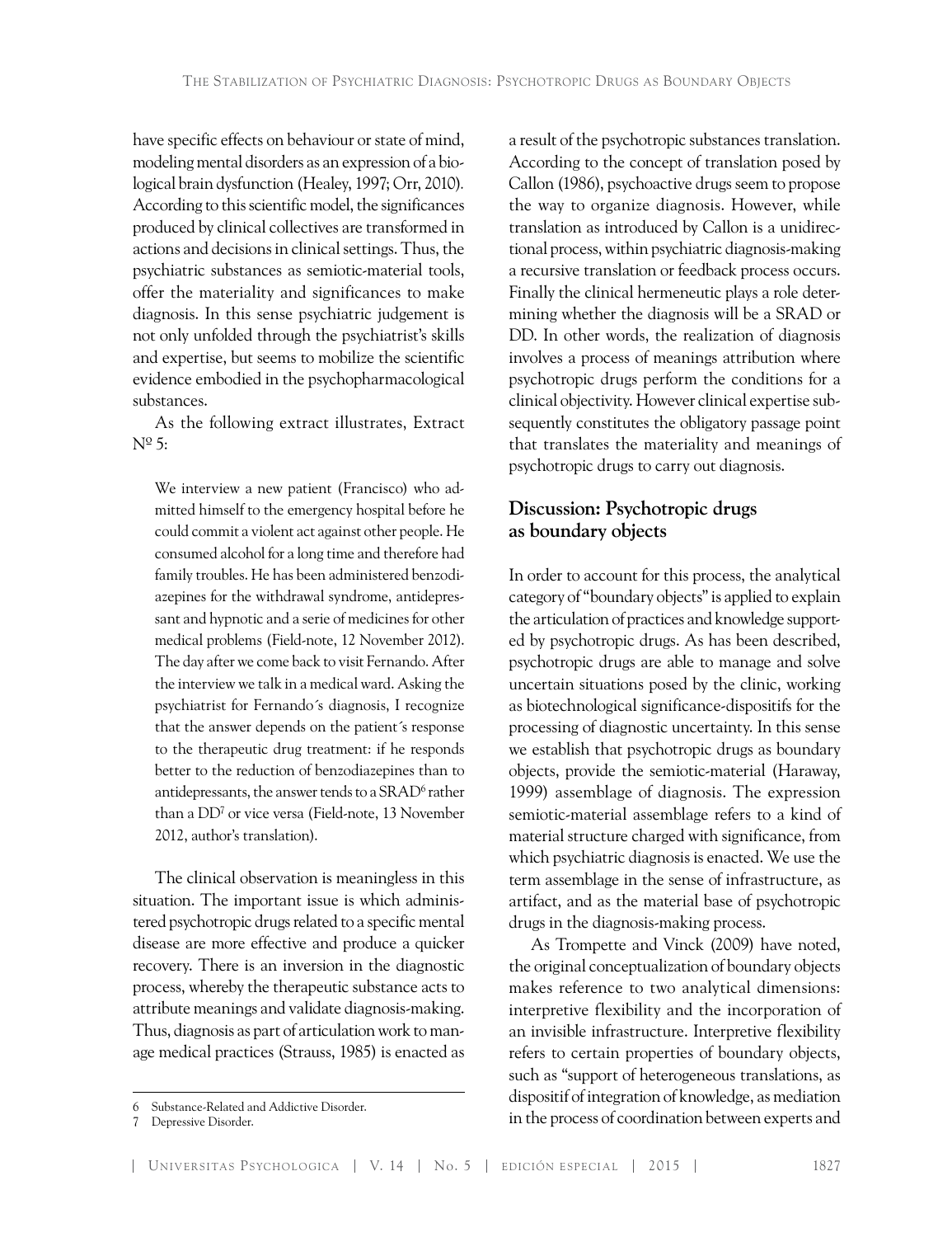non-experts" (Trompette & Vinck, 2009). In the current analysis, the interpretive flexibility of psychotropic drugs supports or rather administers the ambiguity and uncertainty of psychiatric practices in the process of diagnosis-making in its own materiality. Crucial is the way in which psychotropic drugs as boundary objects encapsulate and manage a multiplicity of entities where the contradictions, ambiguities and uncertainties (for example among the diagnostic categories) are no obstacle to the action. The actions of psychotropic drugs, with their expected and promised effects, bring continuity to clinical practices. They displace difficulties in the evolution of action, thus dissolving barriers established by the clinical activities. It is the action of psychotropic drugs, as well as the certainties and promises of their effects, which allows diagnoses with different epistemological trajectories, such as OCD, schizophrenia and cognitive impairment, to be managed as equivalent entities in the same plane. Psychotropic drugs give continuity to the work of psychiatrists, as they face the expected and unexpected contingencies in the illness trajectory. Thus, psychotropic drugs act as boundary objects, the interpretive flexibility which assemble the actors, making collective work and the negotiation of meanings possible in the psychiatric practices analyzed.

In addition, the second analytical dimension - the invisible infrastructure - is the property that explains the processes of delegation and refers to the transport of categories, classifications and norms that occurs in the interaction. This dimension highlights the practices of scientific work that are often blurred, lost or hidden behind the clean and clear presentation of the outcomes translated into stabilized scientific knowledge. According to Star and Ruhleder (1996), the invisible infrastructure is the result of collective work, it is therefore a relational concept arising from practices. Considering psychotropic drugs as boundary objects, makes it possible to grasp how groups produce and manage information, incorporating the materiality, as the central mediation in knowledge management (Trompette & Vinck, 2009). More fundamentally, it enables us to visualize how psychiatric drugs as

boundary objects support an invisible infrastructure of knowledge that materializes and mobilizes the scientific assemblage of biopsychiatric truth regimes, articulated for diagnosis-making by the psychotropic drugs themselves.

## **Conclusion**

Researchers have emphasized the changes occurring in clinical practices within biomedicine, resulting from the continuous production of biomedical entities, and how, in this process, diagnostic clinical judgement is being transformed. These studies agree that the reconfiguration of clinical judgement in biomedicine has involved a shift in locus from clinical to bioclinical collectives (Bourret, 2005), maintaining slight differences in descriptions of this process. The majority of these works have been carried out in the field of oncology, where research is highly active (Rabeharisoa & Bourret, 2009). In the field of psychiatry, however, less attention has been paid to this development. Therefore, we would like to enrich the debate by making visible the peculiarities of diagnostic psychiatric judgement within these biomedical transformations. In this domain, we claim that diagnostic judgements not only originate from the skills and expertise of psychiatrists, but are also produced by the mobilization of scientific evidence embedded in psychopharmacological substances. This assertion challenges the hegemonically established mainstream truth (Ibáñez, 1993).

This study also emphasizes how the use of psychotropic drugs connects the field of practices to the new bioclinical collectives. Psychotropic drugs as technological significance-dispositif, mediate the field of clinical practices with collective spaces of production and regulation of biomedical entities. As part of this operation, psychotropic substances translate the psychiatric clinical judgement in order to carry out diagnosis, but the clinical judgement subsequently translates the materiality and significance presented by psychotropic drugs. As a result, psychiatric clinical judgement arises from the semiotic-material assemblage of psychopharmacological substances.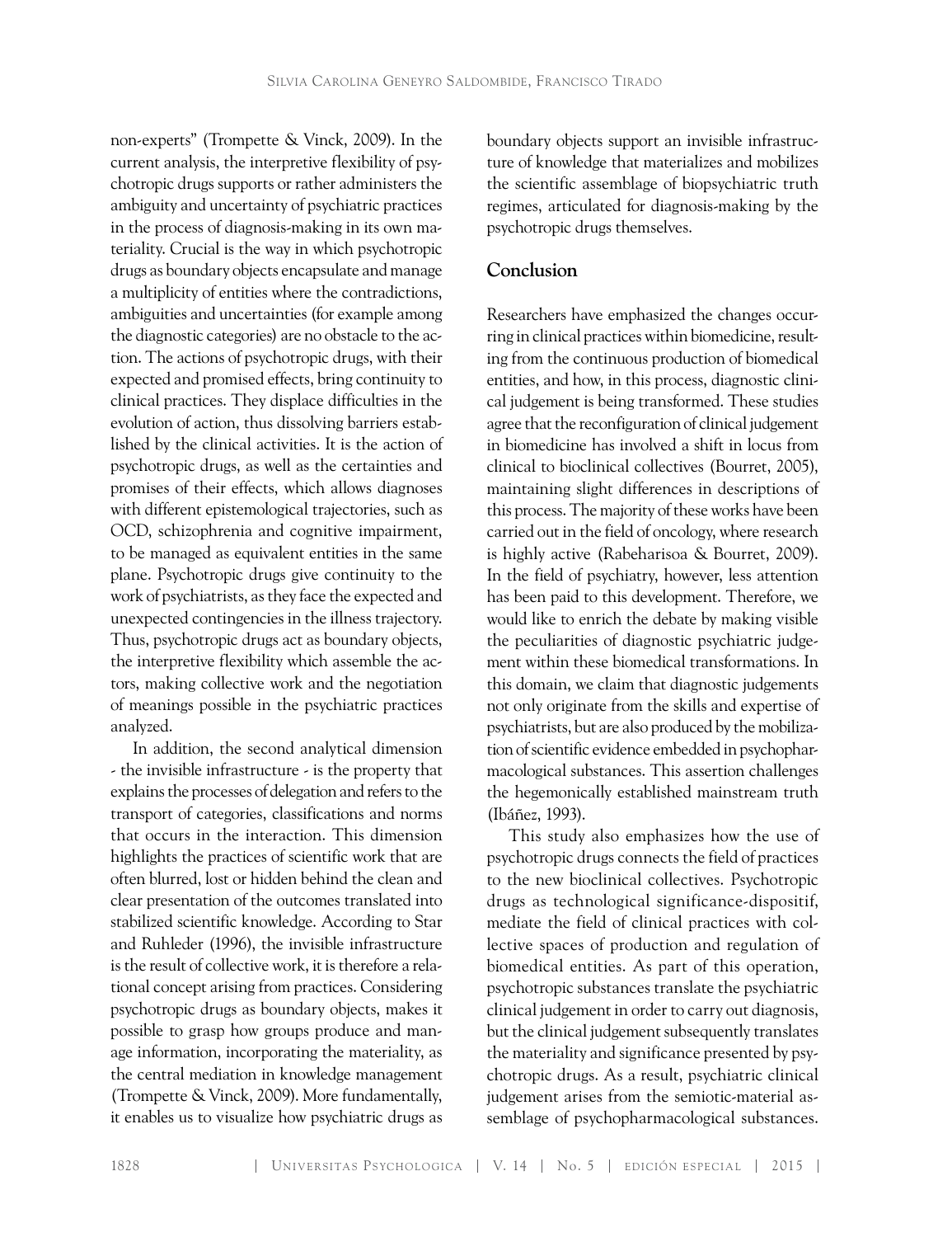Therefore, clinical hermeneutics is also a decoding process, where the attributed meanings have previously been performed by psychotropic drugs. The analytical dimension of boundary objects is an artifact to comprehend this operation. In this work, psychotropic drugs as boundary objects describe a trajectory that connects and articulates bioclinical collectives with bodies of patients, psychiatrists, diagnostic categories and all sorts of materializations of scientific evidence. In this movement, diagnostic assignations are merely a transitional stabilization of psychotropic drugs in the illness trajectory. In biopsychiatry, psychotropic drugs as boundary objects act as central mediators in knowledge management, establishing the semiotic-material assemblage of diagnosis.

# **References**

- Basaglia, F. (1972). *La institucion negada: Informe de un hospital psiquiátrico*. Barcelona: Barral.
- Basaglia, F., & Carrino, L. (1975). *Psiquiatría, antipsiquiatría y orden manicomial*. Barcelona: Barral.
- Blaxter, M. (1978). Diagnosis as category and process: The case of alcoholism. *Social Science & Medicine, 12*(0), 9-17. [http://dx.doi.org/10.1016/0271-](http://dx.doi.org/10.1016/0271-7123(78)90017-2) [7123\(78\)90017-2](http://dx.doi.org/10.1016/0271-7123(78)90017-2)
- Bourret, P. (2005). BRCA patients and clinical collectives: New configurations of action in cancer genetic practices. *Social Studies of Science, 35*(1), 51, 41-68.
- Bowker, G. C., & Star, S. L. (1999). *Sorting things out: Classification and its consequences*. Cambridge, MA: MIT Press.
- Brown, P. (1995). Naming and framing: The social construction of diagnosis and illness. *Journal of Health and Social Behavior, 35,* 34-52.
- Brown, P., & Zavestoski, S. (2004). Social movements in health: An introduction. *Sociology of Health & Illness, 26*(6), 679-694. http://dx.doi.org/10.1111 /j.0141-9889.2004.00413.
- Callon, M. (1986). Algunos elementos para una sociología de la traducción: la domesticación de las vieiras y los pescadores de la bahía de St. Brieuc. En J. M. Iranzo, González de la Fe, T., & J. Blanco

(Eds.), *Sociología de la ciencia y la tecnología*. Madrid: CIS.

- Cambrosio, A., Keating, P., Schlich, T., & Weisz, G. (2006). Regulatory objectivity and the generation and management of evidence in medicine. *Social Science Medicine, 63*(1), 189-199.
- Conrad, P. (1975). The discovery of hyperkinesis: Notes on the medicalization of deviant behavior. *Social Problems, 23*(1), 12-21.
- Conrad, P. (1979). Types of medical social control. *Sociology of Health & Illness, 1*(1), 1-11. http://dx.doi. org/10.1111/j.1467-9566.1979.tb00175.x
- Conrad, P., & Schneider, J. (1980). *Deviance and medicalization: From badness to sickness*. St. Louis, MO: The C.V. Mosby Company.
- Conrad, P. (1992). Medicalization and social control. *Annual Review of Sociology, 18*, 209-232.
- Conrad, P. (2007). *The medicalization of society: On the transformation of human conditions into treatable disorders*. Baltimore: Johns Hopkins University Press.
- Cooper, D. (1974). *Psiquiatría y antipsiquiatría*. Buenos Aires: Paidós.
- Foucault, M. (2003). *Le pouvoir psychiatrique. Cours au Collège de France: 1973-1974*. París: Seuil/Gallimard.
- Fujimura, J. (1992). Crafting science: Standardized packages, boundary objects, and translation. En A. Pickering (Ed.), *Science as practice and culture* (pp. 168-211). University of Chicago Press.
- Gardner, J., Dew, K., Stubbe, M., Dowell, T., & Macdonald, L. (2011). Patchwork diagnoses: The production of coherence, uncertainty, and manageable bodies. *Social Science & Medicine, 73*(6), 843- 850. [http://dx.doi.org.are.uab.cat/10.1016/j.socs](http://dx.doi.org.are.uab.cat/10.1016/j.socscimed.2010.12.010)[cimed.2010.12.010](http://dx.doi.org.are.uab.cat/10.1016/j.socscimed.2010.12.010)
- Geertz, C. (1987). *La interpretación de las culturas*. México: Gedisa.
- Goode, E. (1969). Marijuana and the politics of reality. *Journal of Health and Social Behavior, 10*(2), 83-94.
- Haraway, D. (1999) Las promesas de los monstruos: una política regeneradora para otros inapropiados/bles. *Política y Sociedad*, *30*, 121-163.
- Healy, D. (1997). *The antidepressant era*. Cambridge MA: Harvard University Press.
- Healy, D. (2002). *The creation of psychopharmacology*. Cambridge, MA: Harvard University Press.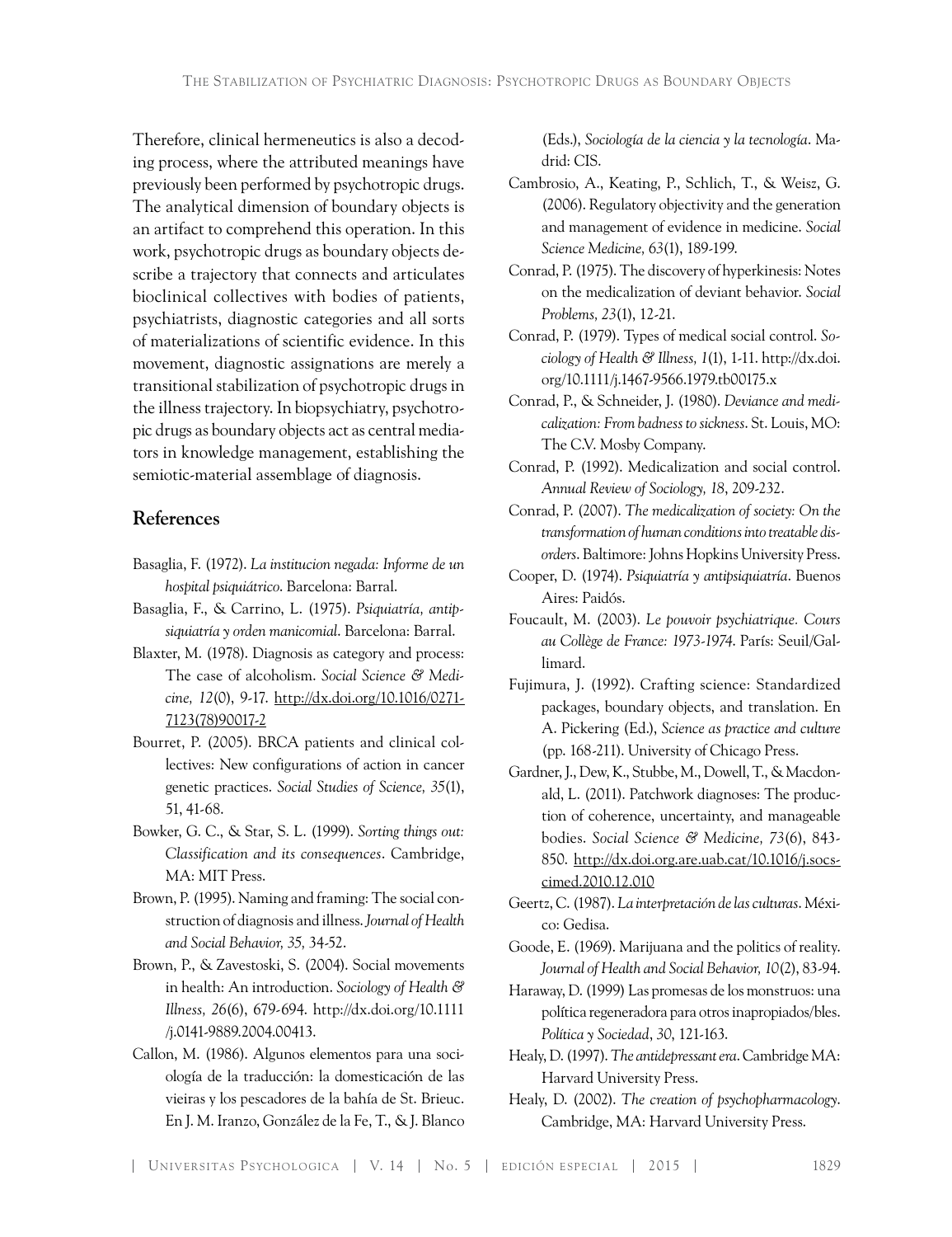- Horwitz, A. V. (2011). Creating an age of depression. *Society and Mental Health, 1*(1), 41-54. http://dx.doi. org/10.1177/2156869310393986
- Ibáñez, T. (1993). La dimensión política de la psicología social. *Revista Latinoamericana de Psicología*, *25*(1), 19-34.
- Jutel, A. (2008). Doctor's orders: Diagnosis, medicalisation and the exploitation of anti-fat stigma. En J. Wright, & V. Harwood (Eds.), *Biopolitics and the 'obesity epidemic': Governing bodies*. Nueva York: Routledge.
- Jutel, A. (2009). Sociology of diagnosis: A preliminary review. *Sociology of Health & Illness, 31*(2), 278-299. http://dx.doi.org/10.1111/j.1467-9566.2008.01152.x
- Jutel, A., & Nettleton, S. (2011). Towards a sociology of diagnosis: Reflections and opportunities. *Social Science & Medicine, 73*(6), 793-800. [http://dx.doi.](http://dx.doi.org.are.uab.cat/10.1016/j.socscimed.2011.07.014) [org.are.uab.cat/10.1016/j.socscimed.2011.07.014](http://dx.doi.org.are.uab.cat/10.1016/j.socscimed.2011.07.014)
- Keating, P., & Cambrosio, A. (2003). *Biomedical platforms: Realigning the normal and the pathological in late-twentieth-century medicine*. Cambridge: MIT Press.
- Knoblauch, H. (2005). Focused ethnography. *Forum Qualitative Sozialforschung, 6*(3) Art. 44. Recuerado de http://nbnresolving. de/urn:nbn:de:0114 fqs0503440.
- Latour, B. (1998). La tecnología es la sociedad hecha para que dure. En M. Doménech, & F. Tirado (Eds.), *Sociología simétrica. Ensayos sobre ciencia tecnología y sociedad* (pp.109-142). Barcelona: Gedisa.
- Latour, B. (2001). *La esperanza de pandora: Ensayos sobre la realidad de los estudios de la ciencia.* Barcelona: Gedisa.
- Leder, D. (2016). The distressed body. Rethinking illness, imprisonment and healing. Chicago: The University of Chicago Press.
- Lillrank, A. (2003). Back pain and the resolution of diagnostic uncertainty in illness narratives. *Social Science & Medicine, 57*(6), 1045-1054. [http://dx.doi.](http://dx.doi.org.are.uab.cat/10.1016/S0277-9536(02)00479-3) [org.are.uab.cat/10.1016/S0277-9536\(02\)00479-3](http://dx.doi.org.are.uab.cat/10.1016/S0277-9536(02)00479-3)
- Mol, A. (2002). *The body multiple: Ontology in medical practice*. Durham, North Carolina: Duke University Press.
- Moncrieff, J. (2010). Psychiatric diagnosis as a political device. *Social Theory & Health*, *8*(4) 370-382.
- Orr, J. (2010). Biopsychiatry and the informatics of diagnosis. En A. Clarke, L. Mamo, J. Fosket, J. Fishman & J. Shim (Eds.), *Biomedicalization*. United States of America: Duke University Press.
- Rabeharisoa, V., & Bourret, P. (2009). Staging and weighting evidence in biomedicine: Comparing clinical practices in cancer genetics and psychiatric genetics. *Social Studies of Science, 39*(5), 691-715. http://dx.doi.org.10.1177/0306312709103501
- Ruiz Olabuénaga, J. (2003). *Metodología de la investigación cualitativa.* Bilbao: Universidad de Deusto.
- Sacket, D., Rosenberg, W., Gray, J., Haynes, B., Richardson, W. (1992). Evidence-based-medicine: What it is and what it isn't. *British Medical Journal, 312*, 71-72.
- Scott, W. (1990). PTSD in DSM III: A case in the politics of diagnosis and disease. Social Problems, 37(3) *37*, 294-310.
- Scott, W. (2006) The medicalisation of shyness: From social misfits to social fitness, *Sociology of Health and Illness*, *28*(2), 133-53.
- Singh, I. (2011). A disorder of anger and aggression: Children's perspectives on attention deficit/hyperactivity disorder in the UK. *Social Science & Medicine, 73*(6), 889-896. [http://dx.doi.org.are.uab.](http://dx.doi.org.are.uab.cat/10.1016/j.socscimed.2011.03.049) [cat/10.1016/j.socscimed.2011.03.049](http://dx.doi.org.are.uab.cat/10.1016/j.socscimed.2011.03.049)
- Star, S. L., & Griesemer, J. R. (1989). Institutional ecology, 'translations' and boundary objects: Amateurs and professionals in Berkeley's Museum of Vertebrate Zoology, 1907-1939. *Social Studies of Science, 19*(3), 387-420.
- Star, S. L., & Ruhleder, K. (1996). Steps toward an ecology of infrastructure: Design and access for large information spaces. *Information Systems Research, 7*(1), 111-134.
- Star, S. L. (2010). This is not a boundary object: Reflections on the origin of a concept. *Science, Technology & Human Values, 35*(5), 601-617.
- Strauss, A. (1985). *Continual permutations of actions*. New York: Aldine de Gruyter.
- Szasz, T. (2007). The Medicalization of Everyday Life. Selected Essays. Syracuse NY: Syracuse University Press.
- Trompette, P., & Vinck, D. (2009). Regreso sobre la noción de objeto frontera. *Revue d´anthropologie Des Connaissances, 3*(1), 4-26.